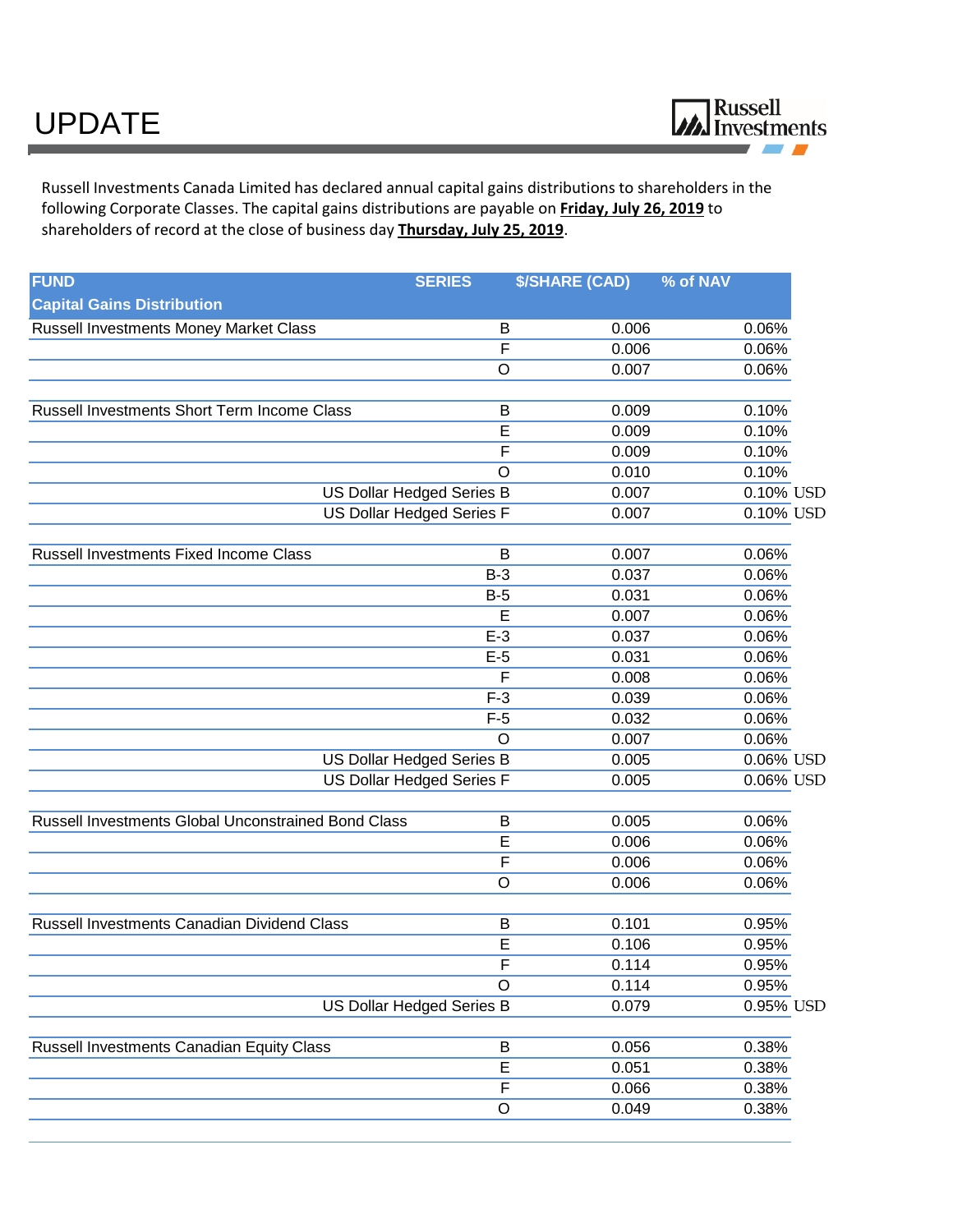| <b>FUND</b>                                        | <b>SERIES</b>           | <b>\$/SHARE (CAD)</b> | % of NAV |
|----------------------------------------------------|-------------------------|-----------------------|----------|
| <b>Capital Gains Distribution</b>                  |                         |                       |          |
| Russell Investments Focused US Equity Class        | B                       | 1.308                 | 5.80%    |
|                                                    | E                       | 1.332                 | 5.80%    |
|                                                    | $\overline{\mathsf{F}}$ | 1.434                 | 5.80%    |
|                                                    | $\overline{O}$          | 1.350                 | 5.80%    |
| <b>CDN Dollar Hedged Series B</b>                  |                         | 0.601                 | 5.80%    |
| <b>CDN Dollar Hedged Series F</b>                  |                         | 0.622                 | 5.80%    |
|                                                    |                         |                       |          |
| <b>Russell Investments US Equity Class</b>         | B                       | 2.784                 | 11.42%   |
|                                                    | E                       | 2.970                 | 11.42%   |
|                                                    | $\overline{F}$          | 3.265                 | 11.42%   |
|                                                    | $\circ$                 | 2.639                 | 11.42%   |
|                                                    |                         |                       |          |
| Russell Investments Overseas Equity Class          | B                       | 0.676                 | 3.99%    |
|                                                    | $\overline{\mathsf{E}}$ | 0.700                 | 3.99%    |
|                                                    | $\overline{F}$          | 0.794                 | 3.99%    |
|                                                    | $\circ$                 | 0.738                 | 3.99%    |
|                                                    |                         |                       |          |
| Russell Investments Focused Global Equity Class    | B                       | 0.411                 | 3.45%    |
|                                                    | E                       | 0.420                 | 3.45%    |
|                                                    | $\overline{F}$          | 0.442                 | 3.45%    |
|                                                    | $\circ$                 | 0.467                 | 3.45%    |
|                                                    |                         |                       |          |
| <b>Russell Investments Global Equity Class</b>     | B                       | 1.083                 | 5.21%    |
|                                                    | $\overline{E}$          | 1.153                 | 5.21%    |
|                                                    | $\overline{F}$          | 1.272                 | 5.21%    |
|                                                    | $\circ$                 | 1.098                 | 5.21%    |
| Russell Investments Global Smaller Companies Class | B                       | 0.708                 | 5.96%    |
|                                                    | E                       | 0.726                 | 5.96%    |
|                                                    | $\overline{F}$          | 0.777                 | 5.96%    |
|                                                    | $\circ$                 | 0.798                 | 5.96%    |
|                                                    |                         |                       |          |
| Russell Investments Global Infrastructure Class    | B                       | 0.171                 | 1.59%    |
|                                                    | E                       | 0.172                 | 1.59%    |
|                                                    | $\overline{F}$          | 0.179                 | 1.59%    |
|                                                    | O                       | 0.187                 | 1.59%    |
|                                                    |                         |                       |          |
| Russell Investments Conservative Income Class      | B                       | 0.006                 | 0.06%    |
|                                                    | $B-5$                   | 0.036                 | 0.06%    |
|                                                    | E                       | 0.006                 | 0.06%    |
|                                                    | $E-5$                   | 0.005                 | 0.06%    |
|                                                    | F                       | 0.007                 | 0.06%    |
|                                                    | $F-5$                   | 0.039                 | 0.06%    |
|                                                    | O                       | 0.006                 | 0.06%    |
|                                                    |                         |                       |          |
|                                                    |                         |                       |          |
|                                                    |                         |                       |          |
|                                                    |                         |                       |          |
|                                                    |                         |                       |          |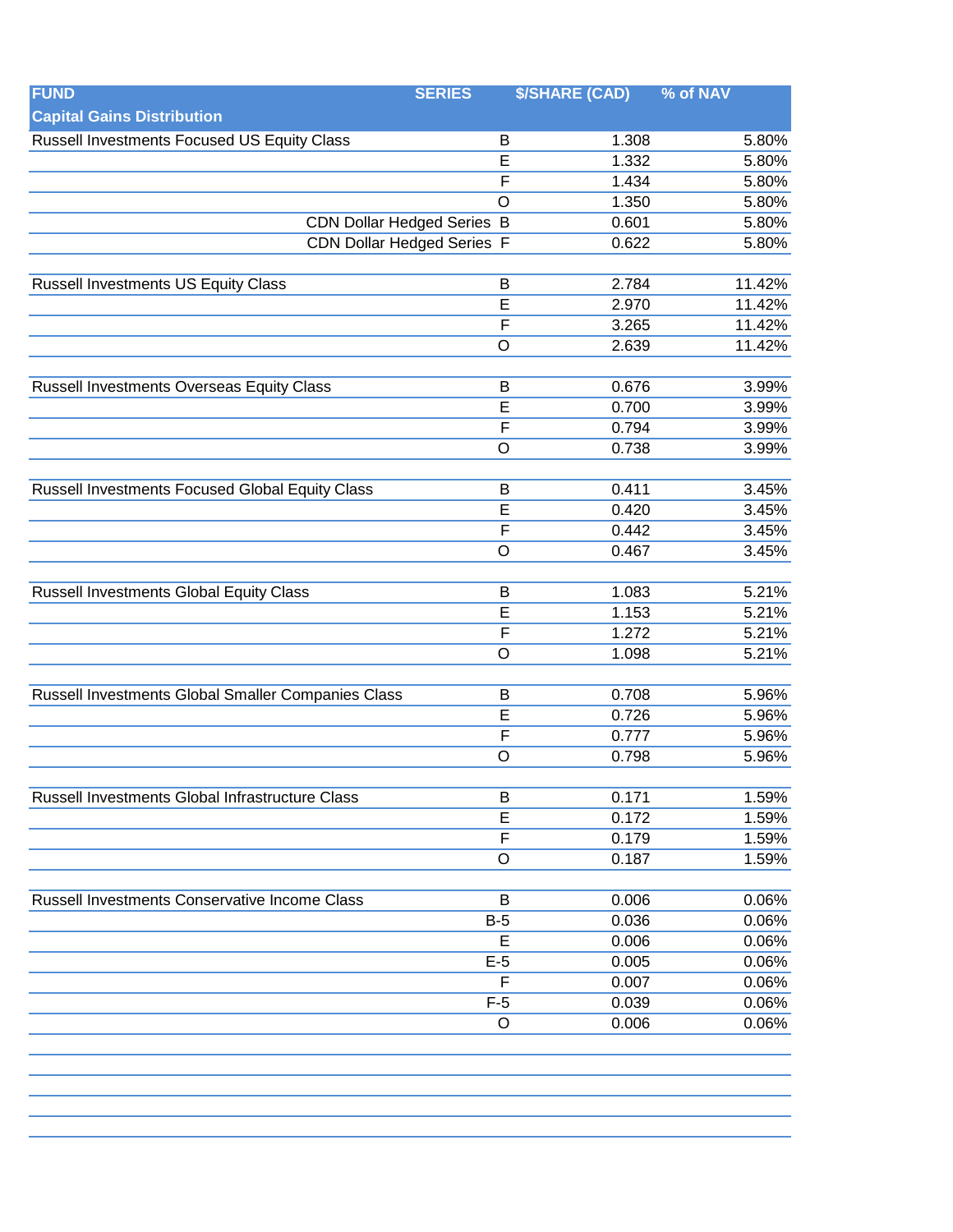| <b>FUND</b>                                          | <b>SERIES</b>               | <b>\$/SHARE (CAD)</b> | % of NAV  |
|------------------------------------------------------|-----------------------------|-----------------------|-----------|
| <b>Capital Gains Distribution</b>                    |                             |                       |           |
| Russell Investments Income Essentials Class          | B                           | 0.203                 | 1.31%     |
|                                                      | $B-5$                       | 0.898                 | 1.31%     |
|                                                      | $B-6$                       | 0.803                 | 1.31%     |
|                                                      | $B-7$                       | 0.719                 | 1.31%     |
|                                                      | E                           | 0.194                 | 1.31%     |
|                                                      | $E-5$                       | 0.122                 | 1.31%     |
|                                                      | $E-6$                       | 0.110                 | 1.31%     |
|                                                      | $E-7$                       | 0.098                 | 1.31%     |
|                                                      | F                           | 0.229                 | 1.31%     |
|                                                      | $F-5$                       | 1.012                 | 1.31%     |
|                                                      | $F-6$                       | 0.910                 | 1.31%     |
|                                                      | $F-7$                       | 0.809                 | 1.31%     |
|                                                      | $\circ$                     | 0.186                 | 1.31%     |
|                                                      | $O-7$                       | 0.820                 | 1.31%     |
|                                                      | US Dollar Hedged Series B-5 | 0.092                 | 1.31% USD |
|                                                      | US Dollar Hedged Series F-5 | 0.100                 | 1.31% USD |
|                                                      |                             |                       |           |
| Russell Investments Diversified Monthly Income Class | B                           | 0.436                 | 2.48%     |
|                                                      | $B-5$                       | 1.909                 | 2.48%     |
|                                                      | $B-7$                       | 1.530                 | 2.48%     |
|                                                      | E                           | 0.421                 | 2.48%     |
|                                                      | $E-5$                       | 0.262                 | 2.48%     |
|                                                      | $E-7$                       | 0.214                 | 2.48%     |
|                                                      | F                           | 0.489                 | 2.48%     |
|                                                      | $F-5$                       | 2.178                 | 2.48%     |
|                                                      | $F-7$                       | 1.729                 | 2.48%     |
|                                                      | O                           | 0.388                 | 2.48%     |
|                                                      | $O-7$                       | 1.783                 | 2.48%     |
| <b>US Dollar Hedged Series B-5</b>                   |                             | 0.203                 | 2.48% USD |
| US Dollar Hedged Series F-5                          |                             | 0.211                 | 2.48% USD |
|                                                      |                             |                       |           |
| <b>Russell Investments Balanced Class</b>            | $\overline{B}$              | 0.303                 | 2.03%     |
|                                                      | <b>B-6</b>                  | 1.198                 | 2.03%     |
|                                                      | E                           | 0.260                 | 2.03%     |
|                                                      | F                           | 0.352                 | 2.03%     |
|                                                      | $F-6$                       | 1.376                 | 2.03%     |
|                                                      | O                           | 0.229                 | 2.03%     |
|                                                      |                             |                       |           |
| Russell Investments Balanced Growth Class            | B                           | 0.378                 | 2.46%     |
|                                                      | $B-7$                       | 1.332                 | 2.46%     |
|                                                      | E                           | 0.329                 | 2.46%     |
|                                                      | F                           | 0.441                 | 2.46%     |
|                                                      | $F-2$                       | 0.267                 | 2.46%     |
|                                                      | $F-7$                       | 1.568                 | 2.46%     |
|                                                      | $\circ$                     | 0.279                 | 2.46%     |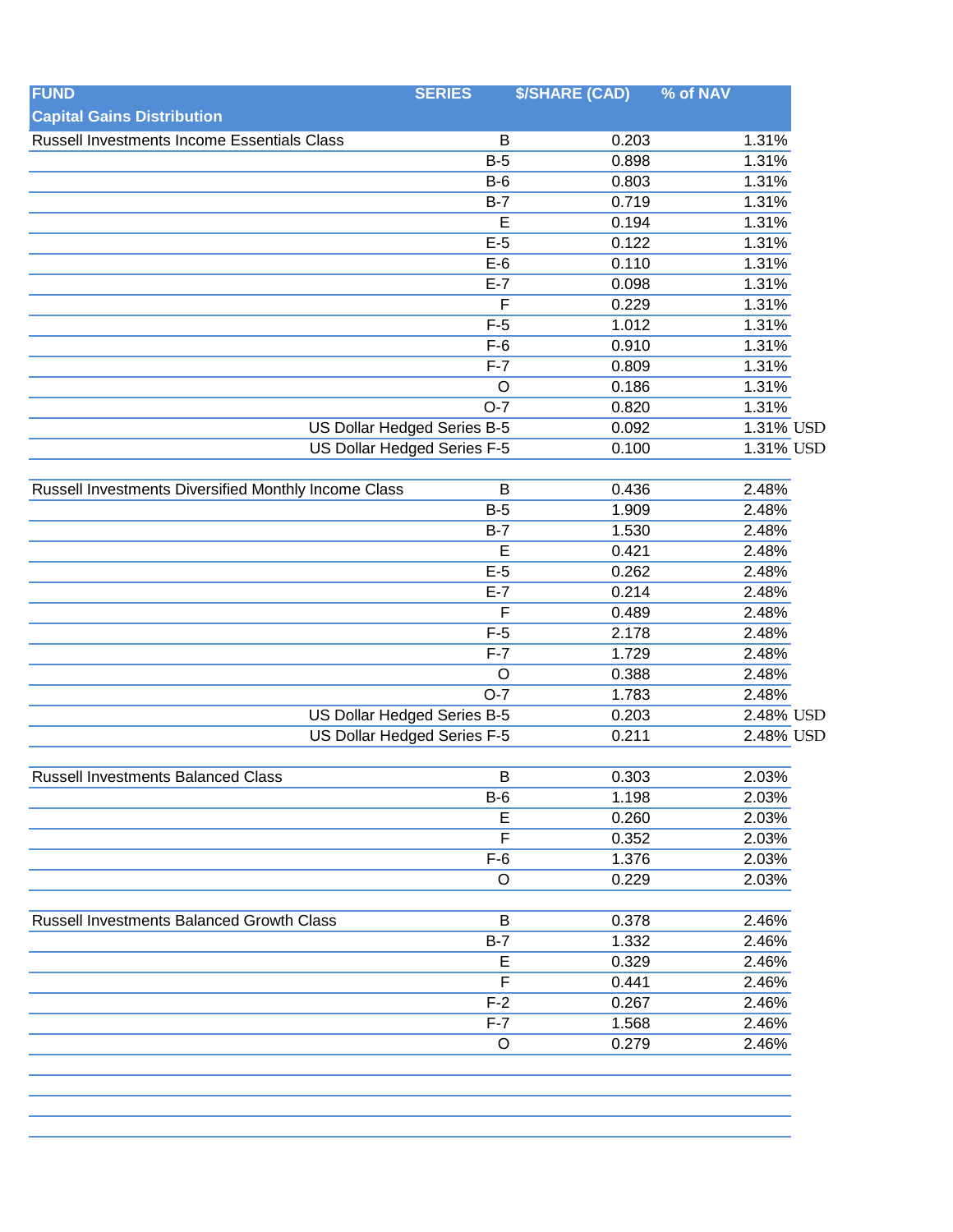| <b>FUND</b>                                | <b>SERIES</b>           | <b>\$/SHARE (CAD)</b> | % of NAV       |
|--------------------------------------------|-------------------------|-----------------------|----------------|
| <b>Capital Gains Distribution</b>          |                         |                       |                |
| Russell Investments Long-Term Growth Class | B                       | 0.480                 | 2.84%          |
|                                            | E                       | 0.422                 | 2.84%          |
|                                            | $\overline{\mathsf{F}}$ | 0.556                 | 2.84%          |
|                                            | $\overline{O}$          | 0.330                 | 2.84%          |
|                                            |                         |                       |                |
| Multi-Asset Fixed Income Class             | B                       | 0.006                 | 0.06%          |
|                                            | $B-3$                   | 0.040                 | 0.06%          |
|                                            | $\overline{E}$          | 0.006                 | 0.06%          |
|                                            | $\overline{\mathsf{F}}$ | 0.006                 | 0.06%          |
|                                            | $F-3$                   | 0.043                 | 0.06%          |
|                                            |                         |                       |                |
| Multi-Asset Income Strategy Class          | B                       | 0.127                 | 1.03%          |
|                                            | $B-5$                   | 0.655                 | 1.03%          |
|                                            | E                       | 0.128                 | 1.03%          |
|                                            | $\overline{F}$          | 0.139                 | 1.03%          |
|                                            | $F-5$                   | 0.719                 | 1.03%          |
|                                            | O                       | 0.116                 | 1.03%          |
|                                            | $O-7$                   | 0.095                 | 1.03%          |
|                                            |                         |                       |                |
| Multi-Asset Growth & Income Strategy Class | B                       | 0.150                 | 1.11%          |
|                                            | $B-5$                   | 0.703                 | 1.11%          |
|                                            | $B-6$                   | 0.637                 | 1.11%          |
|                                            | $B-7$                   | 0.579                 | 1.11%          |
|                                            | E                       | 0.154                 | 1.11%          |
|                                            | $E-5$                   | 0.725                 | 1.11%          |
|                                            | $E-6$                   | 0.661                 | 1.11%          |
|                                            | $E-7$                   | 0.588                 | 1.11%          |
|                                            | $\overline{F}$          | 0.166                 | 1.11%          |
|                                            | $F-5$                   | 0.782                 | 1.11%          |
|                                            | $F-6$                   | 0.714                 | 1.11%          |
|                                            | $F-7$                   | 0.646                 | 1.11%          |
|                                            | $\Omega$                | 0.167                 | 1.11%          |
|                                            | $O-7$                   | 0.725                 | 1.11%          |
|                                            |                         |                       |                |
| <b>Multi-Asset Growth Strategy Class</b>   | B                       | 0.184                 | 1.01%          |
|                                            | $B-5$<br>$\overline{E}$ | 0.095                 | 1.01%          |
|                                            | $\overline{\mathsf{F}}$ | 0.159<br>0.213        | 1.01%<br>1.01% |
|                                            | $F-5$                   |                       |                |
|                                            | $\circ$                 | 0.099<br>0.118        | 1.01%<br>1.01% |
|                                            |                         |                       |                |
|                                            |                         |                       |                |
|                                            |                         |                       |                |
|                                            |                         |                       |                |
|                                            |                         |                       |                |
|                                            |                         |                       |                |